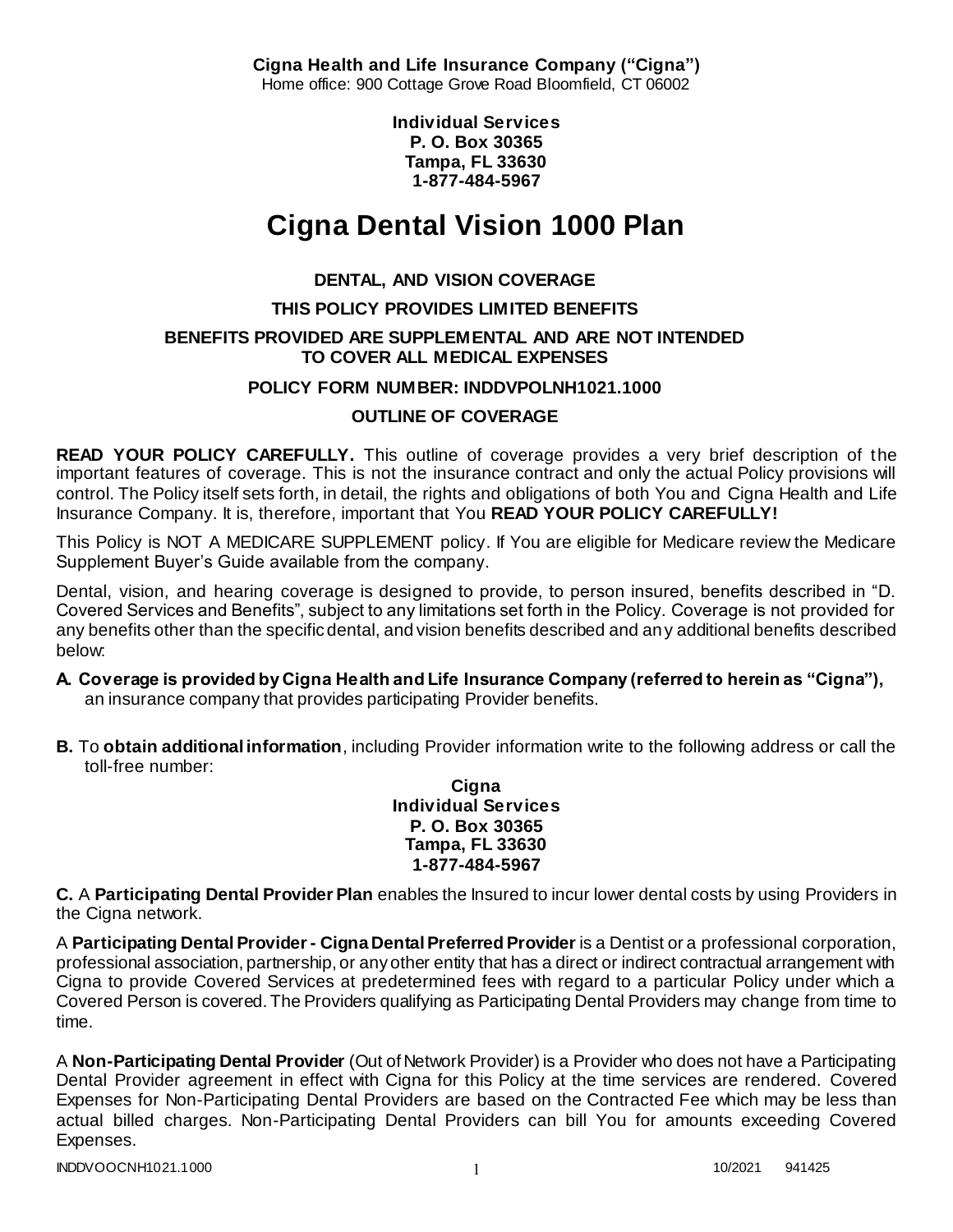### **D. Covered Services and Benefits**

Benefits covered by Your dental plan include Preventive & Diagnostic Care such as oral exams, cleanings and x-rays. Your plan also includes Basic Restorative Care such as fillings and simple extractions. For a complete listing of Covered Services, please read Your plan documents.

The frequency of certain Covered Services, like cleanings, are limited. Refer to Your Policy for specific limitations on frequency under Your plan.

### **Benefit Schedule**

The benefits outlined in the table below show the payment percentages for Covered Expenses **AFTER** any applicable Deductibles have been satisfied unless otherwise stated.

# **CIGNA DENTAL AND VISION INSURANCE** *The Schedule*

### **For You and Your Dependents**

#### **The Schedule – Dental Benefits**

If You select a Participating Dental Provider, Your cost will be less than if You select a Non-Participating Dental Provider.

#### **Emergency Services**

The Benefit Percentage payable for Emergency Services charges made by a Non-Participating Dental Provider is the same Benefit Percentage as for Participating Dental Provider Charges. Dental Emergency services are required immediately to either alleviate pain or to treat the sudden onset of an acute dental condition. These are usually minor procedures performed in response to serious symptoms, which temporarily relieve significant pain, but do not effect a definitive cure, and which, if not rendered, will likely result in a more serious dental or medical complication.

#### **Dental Deductibles**

Dental Deductibles are expenses to be paid by You or Your Dependent. Dental Deductibles are in addition to any Coinsurance. Once the Dental Deductible maximum in The Schedule has been reached You and Your family need not satisfy any further dental deductible for the rest of that year.

#### **Participating Dental Provider Payment**

Participating Dental Provider services are paid based on the Contracted Fee agreed upon by the Provider and Cigna.

#### **Non-Participating Dental Provider Payment**

Non-Participating Dental Provider services are paid based on the Contracted Fee.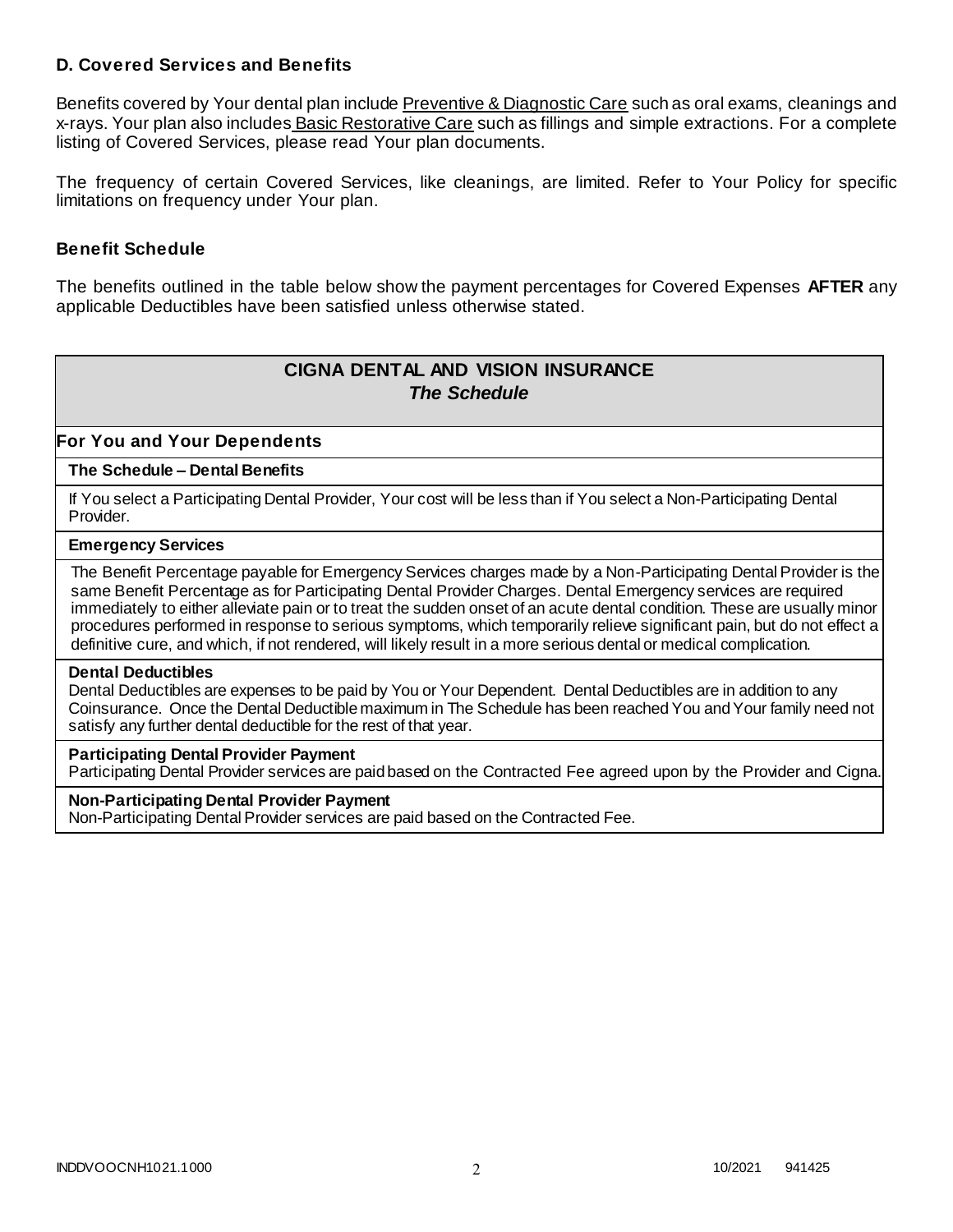| DENTAL BENEFIT HIGHLIGHTS                                                                                                                                     |                                                  |
|---------------------------------------------------------------------------------------------------------------------------------------------------------------|--------------------------------------------------|
| Classes I, II<br><b>Calendar Year Maximum</b>                                                                                                                 | \$1,000 per person                               |
| <b>Calendar Year Dental Deductible</b><br>Individual                                                                                                          | \$50 per person                                  |
|                                                                                                                                                               | Not Applicable to Class I                        |
| <b>Family Maximum</b>                                                                                                                                         | \$150 per family                                 |
|                                                                                                                                                               | Not Applicable to Class I                        |
| <b>Class I</b>                                                                                                                                                | The Percentage of Covered Expenses the Plan Pays |
| Preventive Care<br>Oral Exams<br>Routine Cleanings<br>Routine X-rays<br><b>Fluoride Application</b><br><b>Sealants</b><br>Space Maintainers (non-orthodontic) | 100%                                             |
| <b>Class II</b>                                                                                                                                               | The Percentage of Covered Expenses the Plan Pays |
| <b>Basic Restorative</b><br>Fillings<br>Oral Surgery, Simple Extractions<br>Emergency Care to Relieve Pain<br>Non-Routine X-rays                              | 70% after dental deductible                      |

| The Schedule - Vision Benefits                                                                  |                                                                                         |
|-------------------------------------------------------------------------------------------------|-----------------------------------------------------------------------------------------|
| <b>VISION BENEFIT HIGHLIGHTS</b>                                                                |                                                                                         |
| Eye Examinations, including refraction                                                          | The plan pays 30% of expenses, not to exceed a \$50 calendar<br>year maximum per person |
| Materials (corrective eyeglasses or contact<br>lenses, including fittings and follow-up visits) | \$100 calendar year maximum per person                                                  |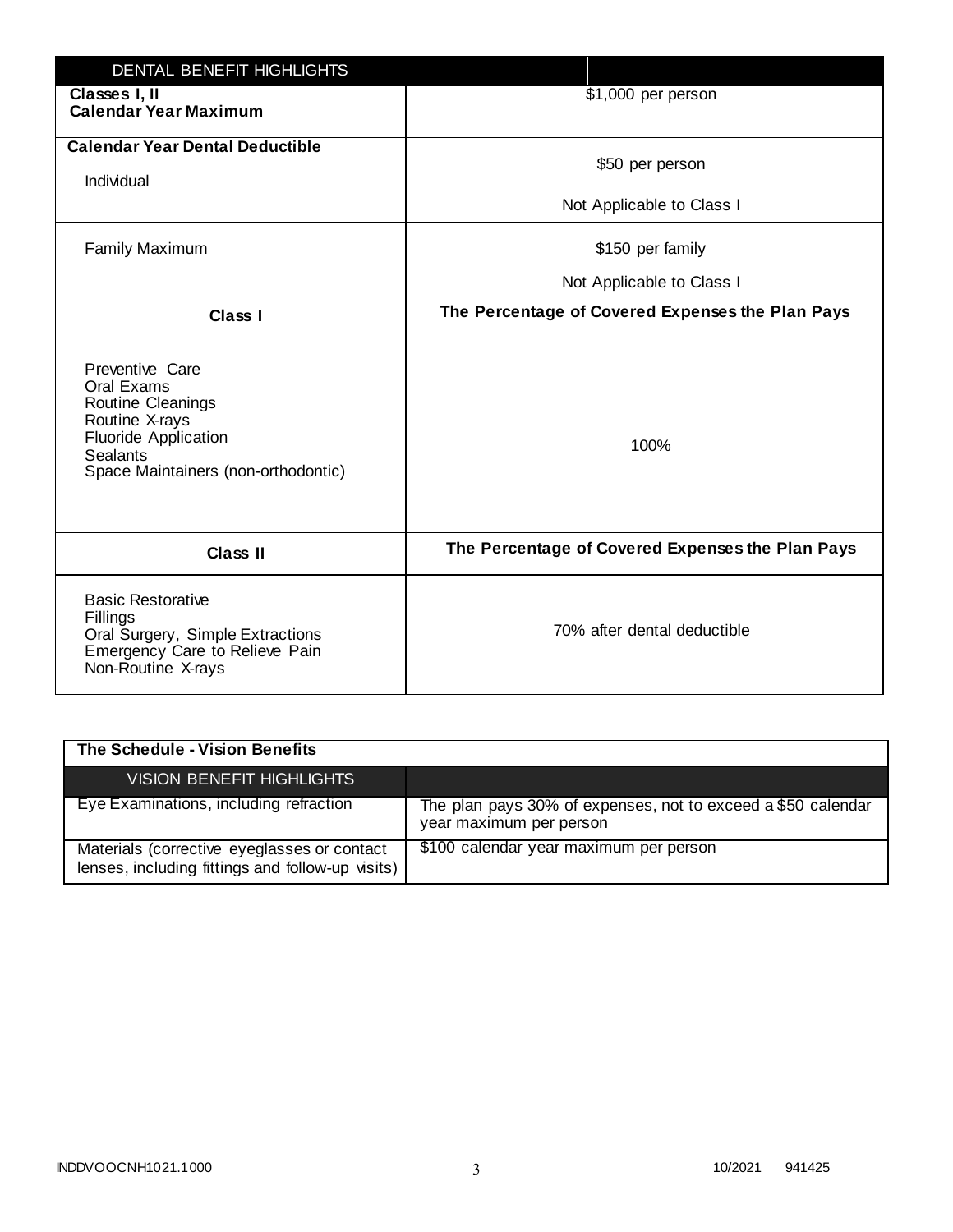# **Waiting Periods**

There is no waiting period for Class I or II dental benefits or for vision benefits.

# **Missing Teeth Limitation**

There is no payment for replacement of teeth that are missing when a person first becomes insured.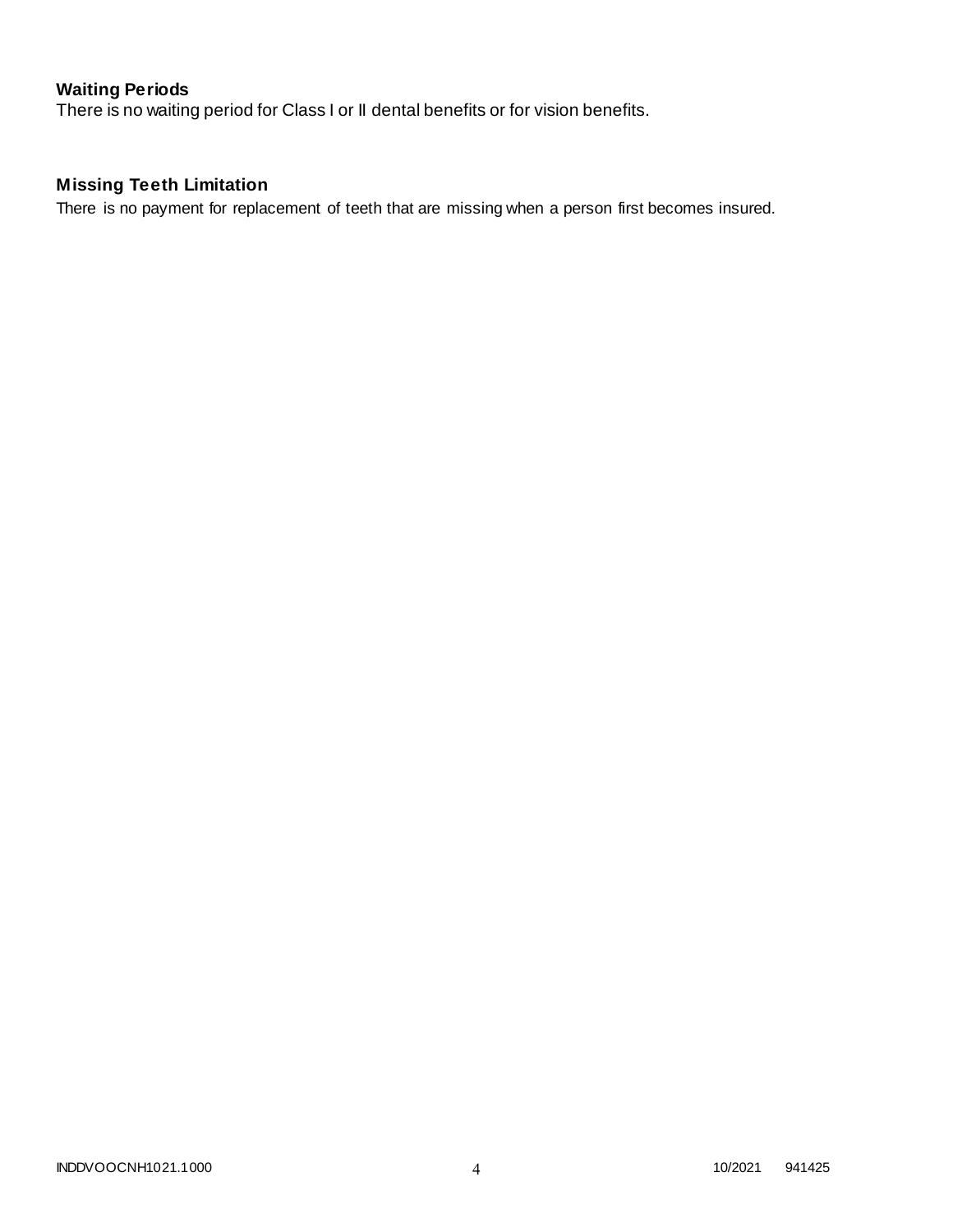### **E. Insured's Financial Responsibility**

The Insured is responsible for paying the monthly or quarterly premium on a timely basis. The Insured is also responsible to pay Providers for charges that are applied to the Deductibles, Coinsurance, and any amounts charged by Non-Participating Dental Providers in excess of the Contracted Fee. In addition, any charges for Medically Necessary and/or Dentally Necessary items that are excluded under the Policy are the responsibility of the Insured.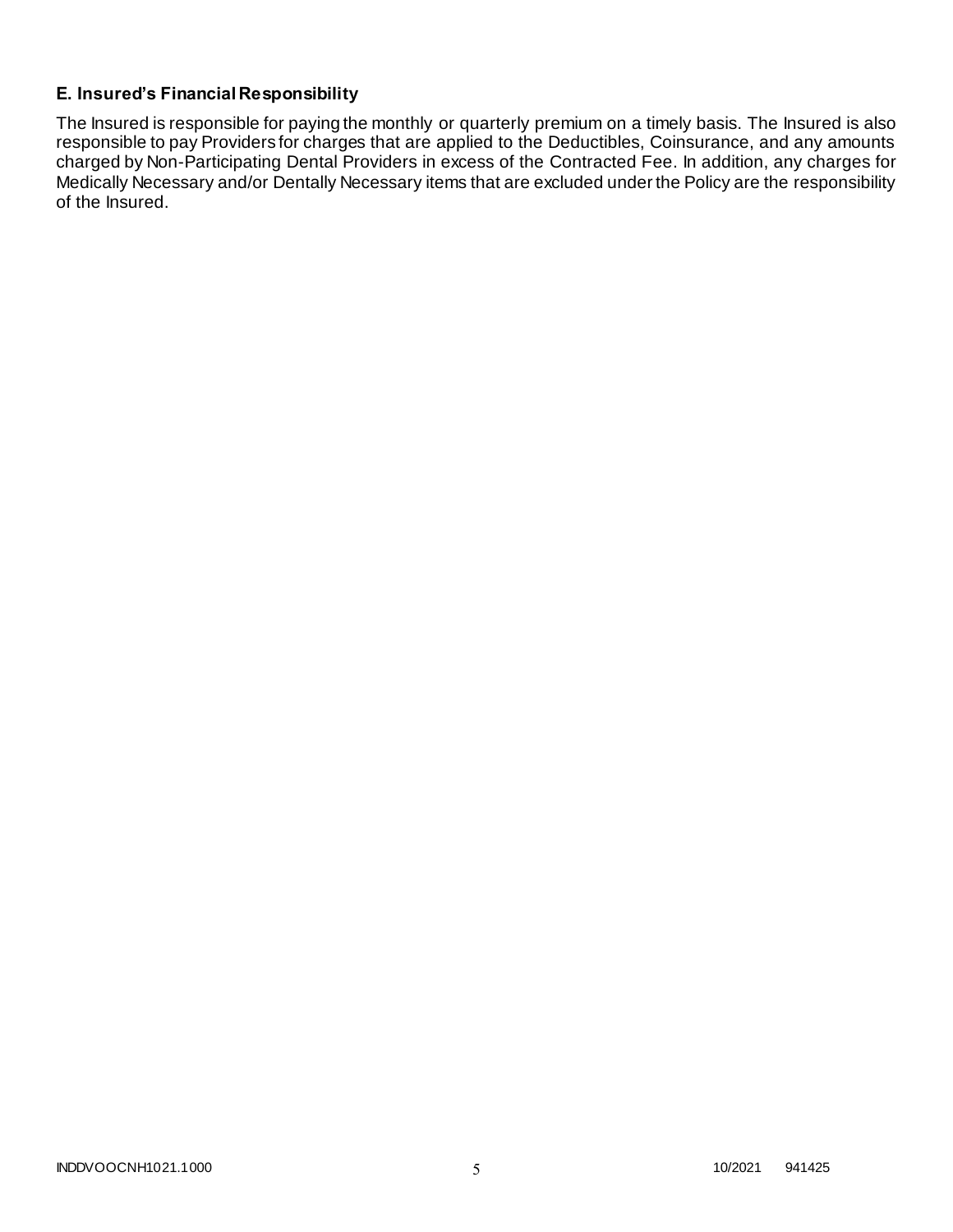# **F. Exclusions and Limitations: What Is Not Covered By This Policy**

# **Expenses Not Covered**

Covered Expenses will not include, and no payment will be made for:

- procedures which are not included in the list of Covered Dental Services or Covered Vision Services;
- cone beam imaging;
- instruction for plaque control, oral hygiene and diet;
- core build-ups;
- veneers;
- precious or semi-precious metals for crowns, bridges and abutments;
- restoration of teeth which have been damaged by erosion, attrition or abrasion;
- bite registrations; precision or semi-precision attachments; or splinting;
- implants or implant related services;
- orthodontic treatment, except for the treatment of cleft lip and cleft palate;
- general anesthesia or intravenous sedation, when used for the purposes of anxiety control or patient management is not covered; may be considered only when medically or dentally necessary and when in conjunction with covered complex oral surgery;
- athletic mouth guards;
- services performed solely for cosmetic reasons;
- personalization or decoration of any dental device or dental work;
- replacement of an appliance per benefit quidelines;
- services that are deemed to be medical in nature;
- services and supplies received from a hospital;
- prescription drugs;
- plano lenses;
- VDT (video display terminal)/computer eyeglass benefit;
- medical or surgical treatment of the eyes;
- any type of corrective vision surgery, including LASIK surgery, radial ketatonomy (RK), automated lamellar keratoplasty (ALK), or conductive keratoplasty (CK);
- Orthoptic or vision training and any associated supplemental testing;
- any eye examination, or any corrective eyewear, required by an employer as a condition of employment;
- safety eyewear;
- sub-normal vision aids or non-prescription lenses; or
- Magnification or low vision aids not shown as covered in the Schedule of Vision Coverage.

# **General Limitations**

No payment will be made for expenses incurred for You or any one of Your Dependents:

- For services not specifically listed as Covered Services in this Policy;
- For services or supplies that are not Medically Necessary;
- For services received before the Effective Date of coverage;
- For services received after coverage under this Policy ends;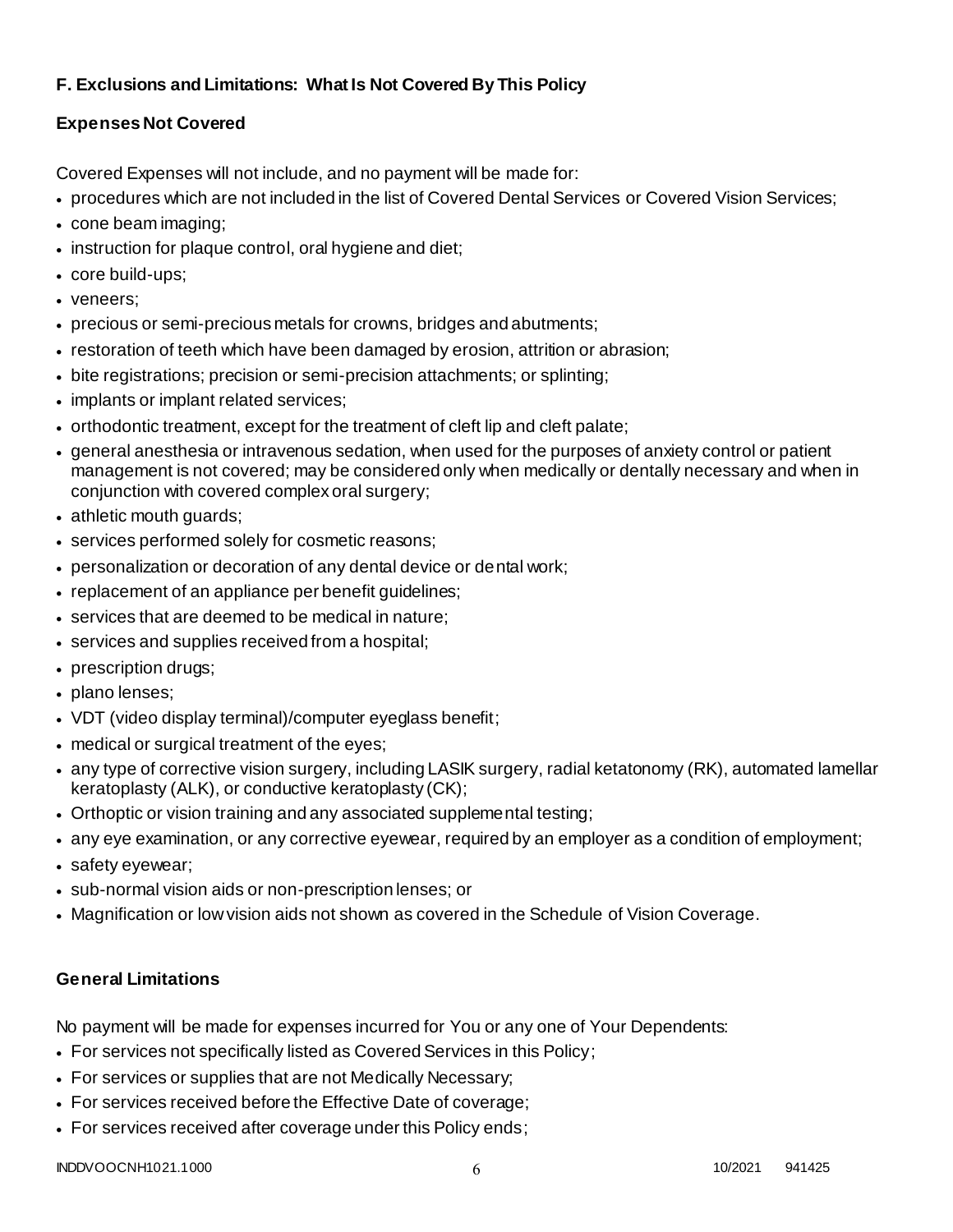- For services for which You have no legal obligation to pay or for which no charge would be made if You did not have insurance coverage;
- For Professional services or supplies received or purchased directly or on Your behalf by anyone, including a Provider, from any of the following:
	- **•** Yourself or Your employer;
	- a person who lives in the Covered Person's home, or that person's employer;
	- a person who is related to the Covered Person by blood, marriage or adoption, or that person's employer.
- for or in connection with an Injury arising out of, or in the course of, any employment for wage or profit;
- for or in connection with a Sickness which is covered under any workers' compensation or similar law;
- for charges made by a Hospital owned or operated by or which provides care or performs services for, the United States Government, if such charges are directly related to a condition which occurred while serving in the military or an associated auxiliary unit;
- services or supplies received due to an act of war, declared or undeclared while serving in the military or an associated auxiliary unit (if coverage is suspended during military service, Cigna will provide a refund of premium on a pro rata basis within 30 days of suspension of coverage);
- to the extent that payment is unlawful where the person resides when the expenses are incurred;
- for charges which the person is not legally required to pay;
- for charges which would not have been made if the person had no insurance;
- to the extent that billed charges exceed the rate of reimbursement as described in the Schedule;
- for charges for unnecessary care, treatment or surgery;
- to the extent that You or any of Your Dependents is in any way paid or entitled to payment for those expenses by or through a public program, other than Medicaid;
- for or in connection with experimental procedures or treatment methods not approved by the American Dental Association or the appropriate dental specialty society;
- Procedures that are a covered expense under any other plan which provides dental or vision benefits;
- To the extent that benefits are paid or payable for those expenses under the mandatory part of any auto insurance policy written to comply with a "no-fault" insurance law or an uninsured motorist insurance law. Cigna will take into account any adjustment option chosen under such part by You or any one of Your Dependents.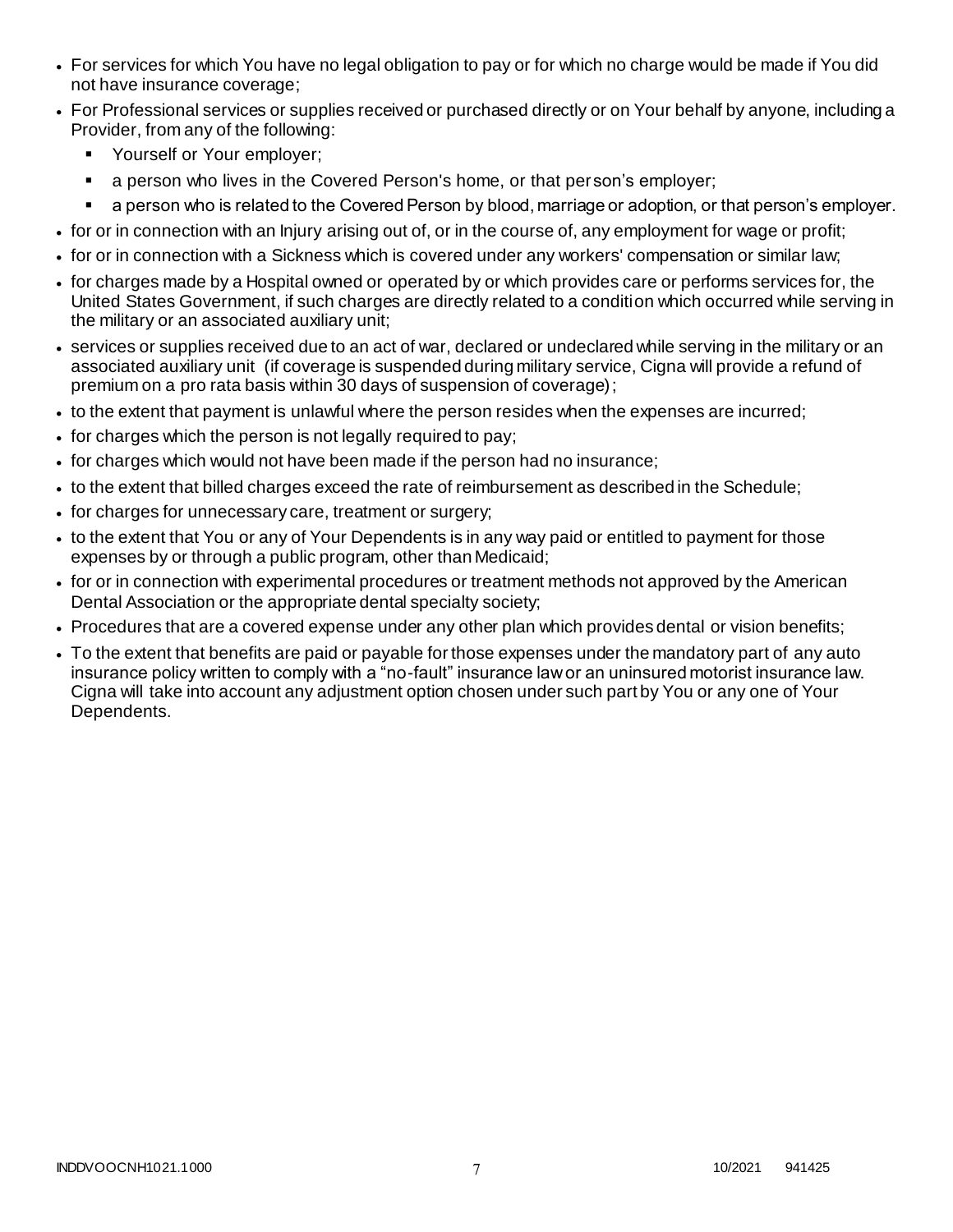### **G. Predetermination of Dental Benefits Program**

Predetermination of Benefits is a voluntary review of a Dentist's proposed treatment plan and expected charges. It is not preauthorization of service and is not required.

The treatment plan should include supporting pre-operative x-rays and other diagnostic materials as requested by Cigna's dental consultant. If there is a change in the treatment plan, a revised plan should be submitted.

Cigna will determine covered dental expenses for the proposed treatment plan. If there is no Pr edetermination of Benefits, Cigna will determine covered dental expenses when it receives a claim.

Review of proposed treatment is advised whenever extensive dental work is recommended when charges exceed **\$500**.

Predetermination of Benefits is not a guarantee of a set payment. Payment is based on the services that are actually delivered and the coverage in force at the time services are completed.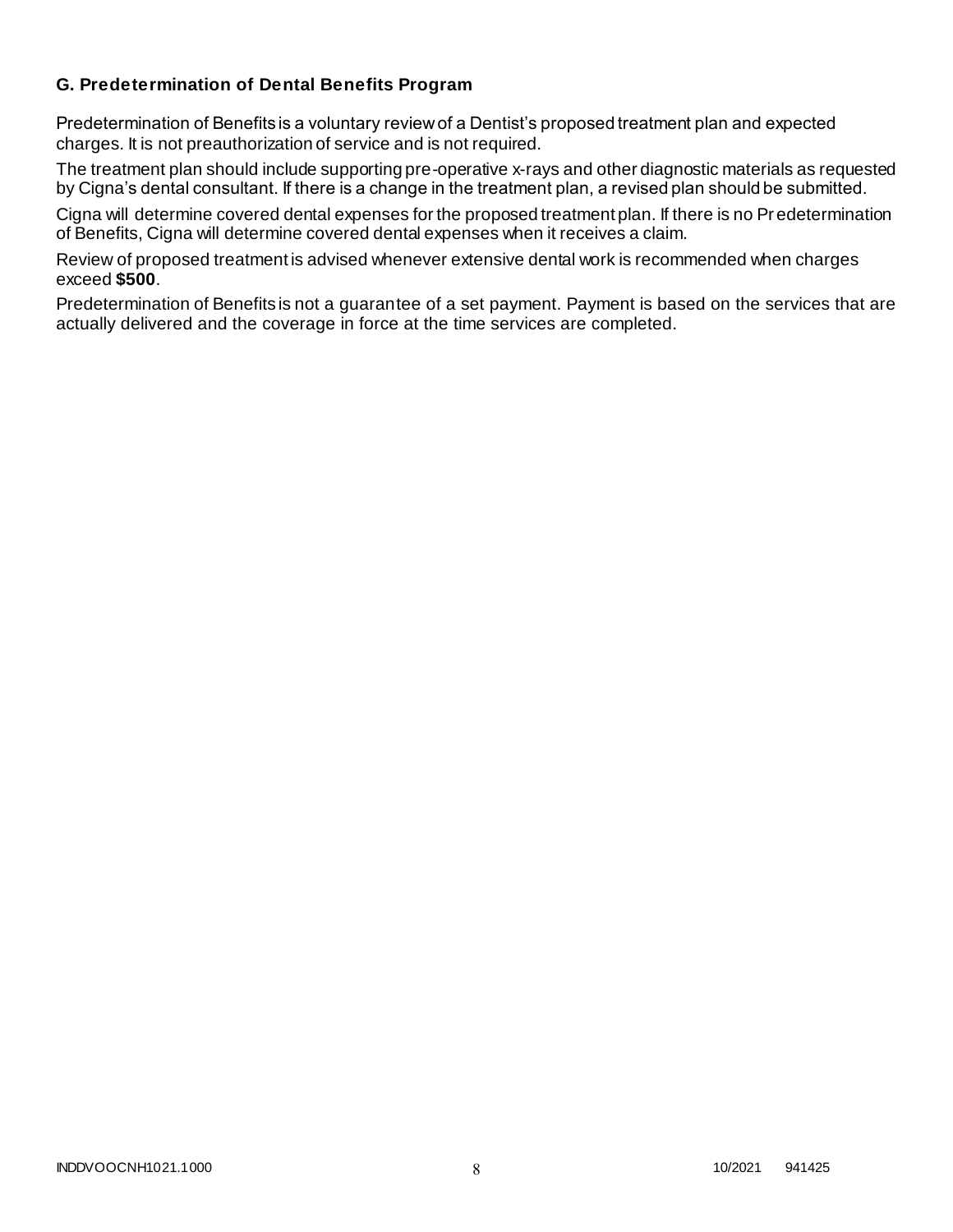### **H. General Provisions**

### **WHEN YOU HAVE A COMPLAINT OR AN APPEAL**

For the purposes of this section, any reference to "You," "Your" or "Yourself" also refers to a representative or Provider designated by You to act on Your behalf, unless otherwise noted.

We want You to be completely satisfied with the care You receive. That is why We have established a process for addressing Your concerns and solving Your problems.

#### **Start with Member Services**

We are here to listen and help. If You have a concern regarding a person, a service, the quality of care, or contractual benefits, You can call Our toll-free number and explain Your concern to one of Our Customer Service representatives. You can also express that concern in writing. Please call or write to Us at the following:

Customer Services Toll-Free Number or address on mycigna.com, explanation of benefits or claim form

We will do Our best to resolve the matter on Your initial contact. If We need more time to review or investigate Your concern, We will get back to You as soon as possible, but in any case within 30 days. If You are not satisfied with the results of a coverage decision, You can start the appeals procedure.

#### **Appeals Procedure**

Cigna has a two step appeals procedure for coverage decisions. To initiate an appeal, You must submit a request for an appeal in writing within 365 days of receipt of a denial notice. Yo u should state the reason why You feel Your appeal should be approved and include any information supporting Your appeal. If You are unable or choose not to write, You may ask to register Your appeal by telephone. Call or write to Us at the toll-free number or address on Your Benefit Identification card, explanation of benefits or claim form.

#### **Level One Appeal**

Your appeal will be reviewed and the decision made by someone not involved in the initial decision. Appeals involving Medical Necessity or clinical appropriateness will be considered by a health care professional.

For level one appeals, We will respond in writing with a decision within 30 calendar days after We receive an appeal for a postservice coverage determination. If more time or information is needed to make the determination, We will notify You in writing to request an extension of up to 15 calendar days and to specify any additional information needed to complete the review.

If You are not satisfied with Our level-one appeal decision, You may request a level-two appeal.

### **Level Two Appeal**

If You are dissatisfied with Our level one appeal decision, You may request a second review. To start a level two appeal, follow the same process required for a level one appeal.

Most requests for a second review will be conducted by the Appeals Committee, which consists of at least three people. Anyone involved in the prior decision may not vote on the Committee. For appeals involving Medical Necessity or clinical appropriateness, the Committee will consult with at least one Dentist reviewer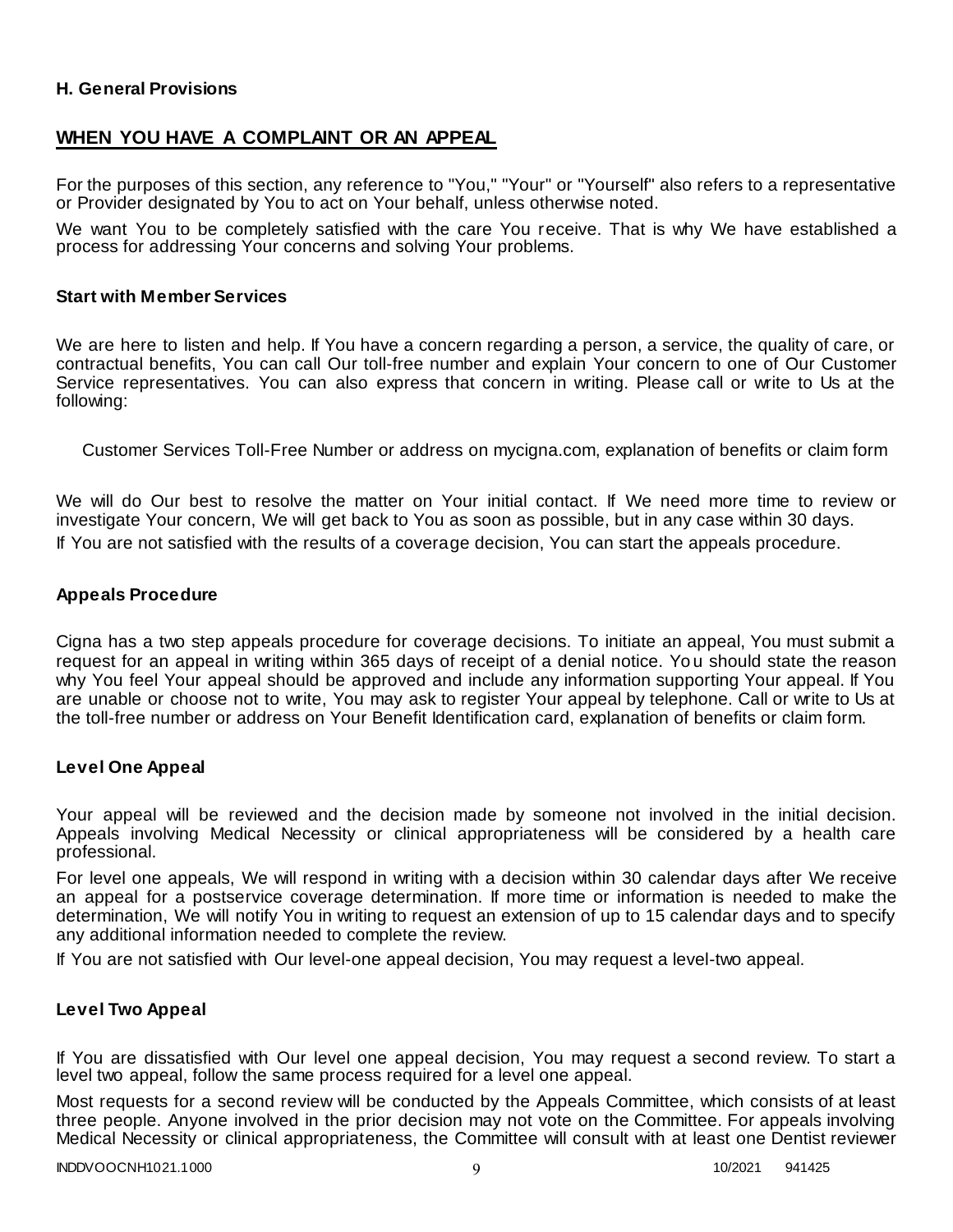in the same or similar specialty as the care under consideration, as determined by Cigna's Dentist reviewer. You may present Your situation to the Committee in person or by conference call.

For level two appeals We will acknowledge in writing that We have received Your request and schedule a Committee review. For postservice claims, the Committee review will be completed within 30 calendar days. If more time or information is needed to make the determination, We will notify You in writing to request an extension of up to 15 calendar days and to specify any additional information needed by the Committee to complete the review. You will be notified in writing of the Committee's decision within five working days after the Committee meeting, and within the Committee review time frames above if the Committee does not approve the requested coverage.

### **Notice of Benefit Determination on Appeal**

Every notice of an appeal decision will be provided in writing or electronically and, if an adverse determination, will include:

- (1) the specific reason or reasons for the denial decision;
- (2) reference to the specific Policy provisions on which the decision is based;
- (3) a statement that the claimant is entitled to receive, upon request and free of charge, reasonable access to and copies of all documents, records, and other Relevant Information as defined;
- (4) upon request and free of charge, a copy of any internal rule, guideline, protocol or other similar criterion that was relied upon in making the adverse determination regarding Your appeal, and an explanation of the scientific or clinical judgment for a determination that is based on a medical necessity, experimental treatment or other similar exclusion or limit.

### **Relevant Information**

Relevant Information is any document, record, or other information which was relied upon in making the benefit determination; was submitted, considered, or generated in the course of making the benefit determination, without regard to whether such document, record, or other information was relied upon in making the benefit determination; demonstrates compliance with the administrative processes and safeguards required by federal law in making the benefit determination; or constitutes a statement of policy or guidance with respect to the plan concerning the denied treatment option or benefit or the claimant's diagnosis, without regard to whether such advice or statement was relied upon in making the benefit determination.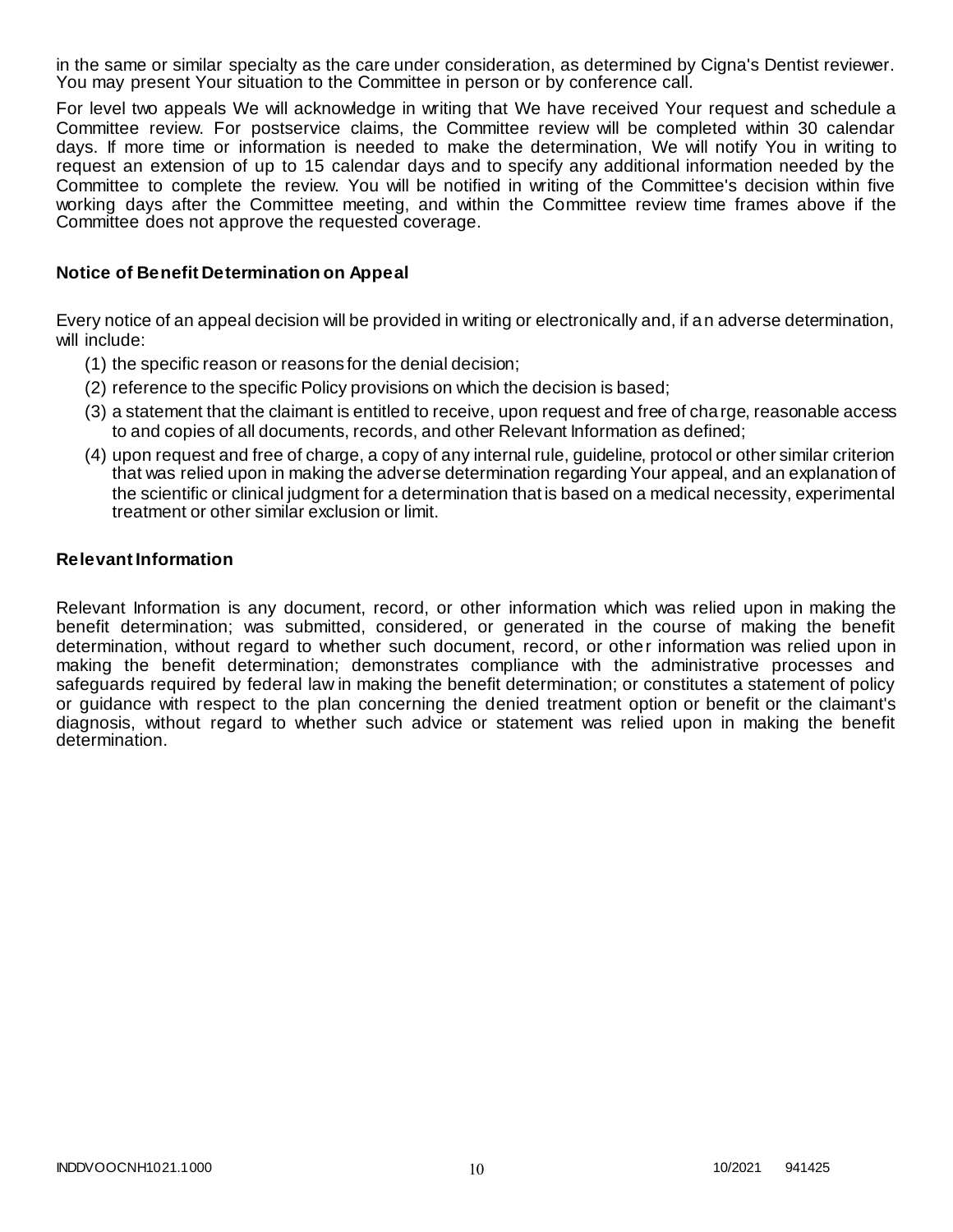# **I. Participating Dental Providers**

Cigna will provide a current list of Dentists currently participating with Cigna and their locations to each Covered Person upon request.

To verify if a Dentist is currently participating with Cigna and is accepting new Cigna Insureds, the Covered Person should visit Our website at mycigna.com.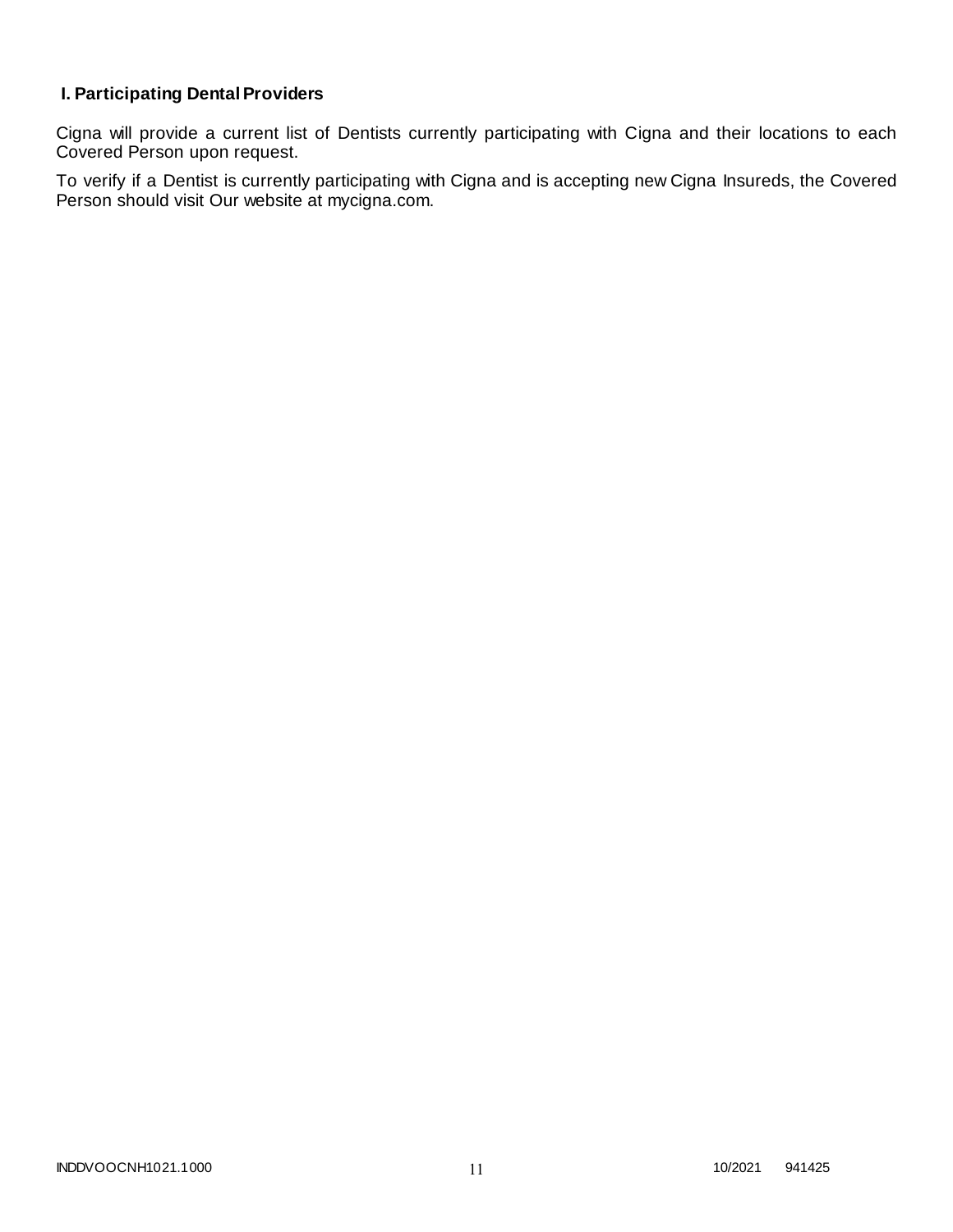### **J. Renewability, Eligibility, and Continuation**

1. The Policy will renew except for the specific events stated in the Policy. Cigna may change the premiums of the Policy with 60 days written notice to the Insured. However, Cigna will not refuse to renew or change the premium schedule for the Policy on an individual basis, but only for all Insureds in the same class and covered under the same Policy as You.

2. The individual plan is designed for residents of New Hampshire who are not enrolled under or covered by any other group or individual health coverage. You must notify Cigna of all changes that may affect any Covered Person's eligibility under the Policy.

3. You or Your Dependent(s) will become ineligible for coverage:

- When premiums are not paid according to the due dates and grace periods described in the premium section.
- With respect to Your Spouse, Domestic Partner: when the Spouse is no longer married to the Insured or when the union is dissolved.
- With respect to You and Your Family Member(s): when You no longer meet the requirements listed in the Conditions of Eligibility section.
- The date the Policy terminates.
- When the Insured no longer lives in the Service Area.

4. If a Covered Person's eligibility under this Plan would terminate due to the Insured's death, divorce or if other Dependents would become ineligible due to age or no longer qualify as dependents for coverage under this Plan; except for the Insured's failure to pay premium, the Covered Person's insurance will be continued if the Covered Person exercising the continuation right notifies Cigna and pays the appropriate monthly premium within 60 days following the date this Policy would otherwise terminate.